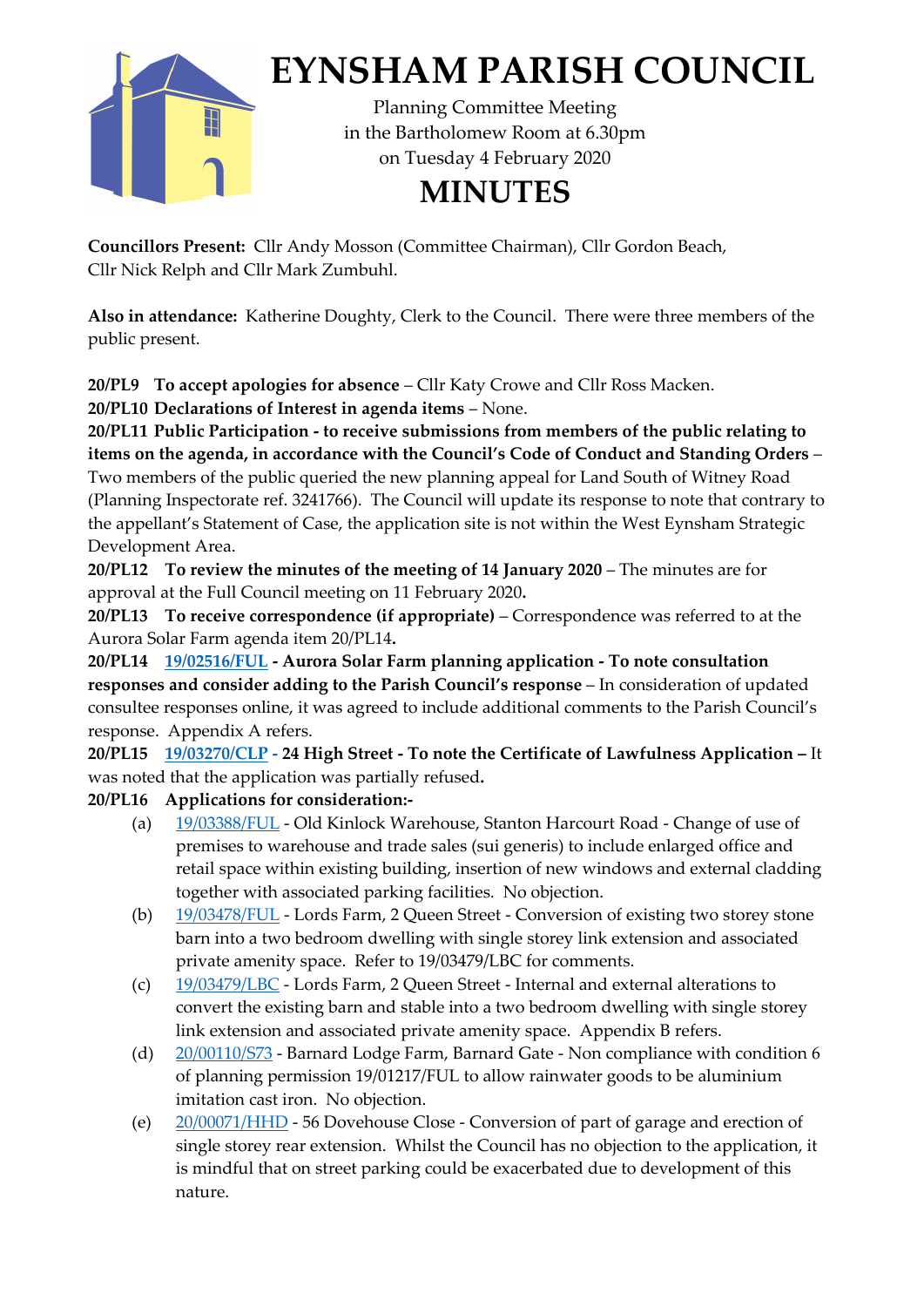- (f) [20/00191/FUL](https://publicaccess.westoxon.gov.uk/online-applications/applicationDetails.do?activeTab=documents&keyVal=Q4I0WCRKML700) Five Elms Farm, Old Witney Road Erection of three dwellings with associated works. Demolition of Existing Pool Building. Construction of one detached house (3-Bedroom) with Parking 2 No. Demolition of Existing Pool Building. The Council does not object to the application, however if permission is granted, it is recommended that the development share access arrangements with the adjacent development (Land South of Eynsham Nursery and Plant Centre Nursery - 19/01785/S73) to avoid unnecessary access onto the A40.
- (g)  $20/00102/LBC 6$  $20/00102/LBC 6$  High Street Internal and external alterations to include a single storey rear extension and replacement of first floor rear window and front dormer window. Refer to 20/00101/HHD for comments.
- (h) [20/00101/HHD](https://publicaccess.westoxon.gov.uk/online-applications/applicationDetails.do?activeTab=documents&keyVal=Q41Z36RK03C00) 6 High Street Erection of a single storey rear extension. Object. Whilst heritage assets have been summarised in the Design & Access Statement, in consideration that the property is Grade II listed and in the Conservation Area, a Heritage Impact Statement should be provided by the applicant. The property is in the area of the Village Square which is a is a focal point in the village. The application is considered contrary to Eynsham Neighbourhood Plan ENP15 A & B, WOLP 2031 conservation policies EH10 and EH11 and corresponding conservation policies of the NPPF 2019.
- (i) [20/00216/HHD](https://publicaccess.westoxon.gov.uk/online-applications/applicationDetails.do?activeTab=documents&keyVal=Q4K15ZRKMM400) 28 Orchard Close Alterations to include single storey extension to side and rear, insertion of roof light and new porch roof. No objection.

**20/PL17 Date of next meeting – Tuesday 10 March 2020 at 6.30pm.** Councillors and residents are to refer to the published meeting agendas for confirmed dates/times. The meeting closed at 7.30pm.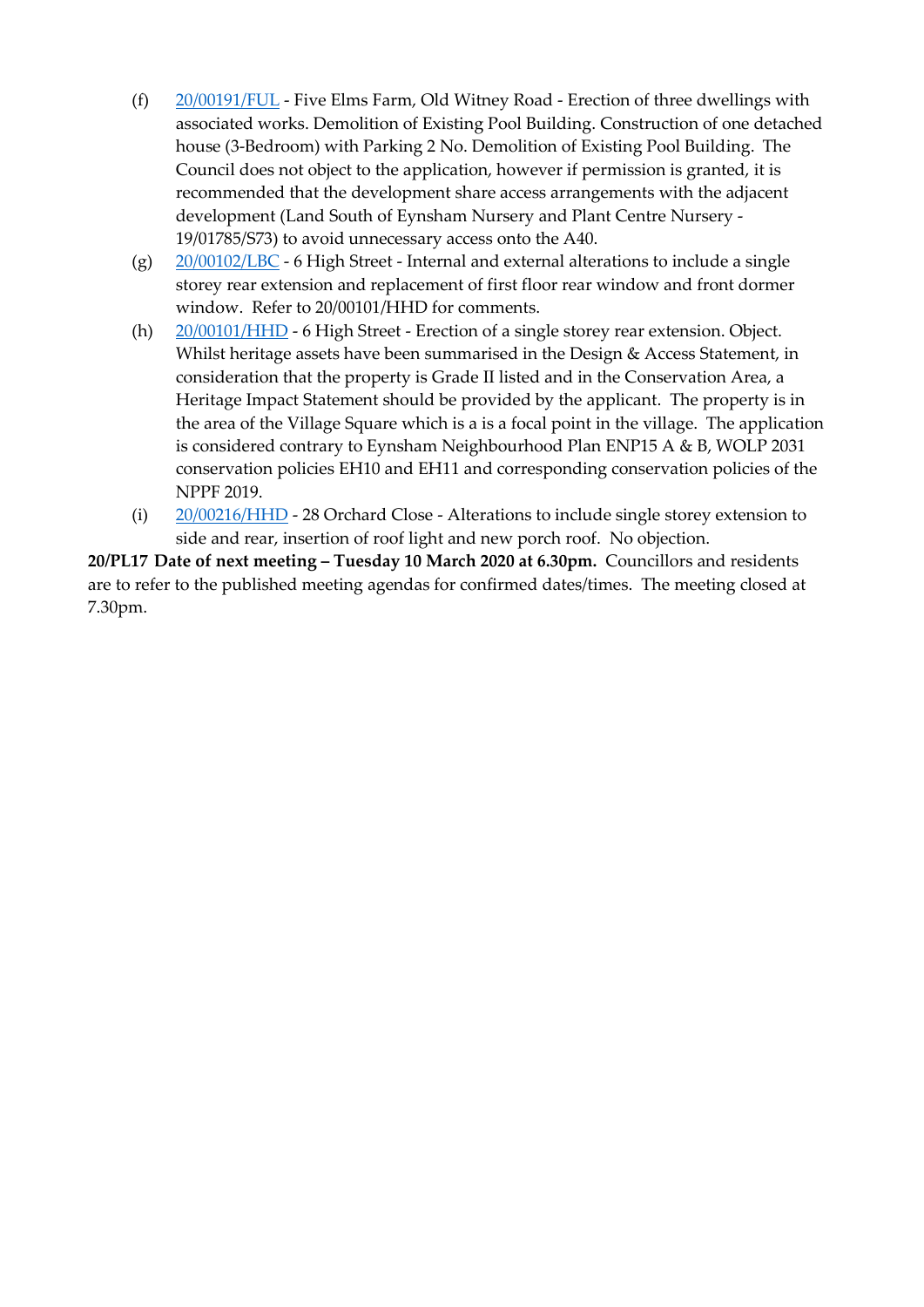

## YNSHAM PARISH COUNCIL

**CLERK: KATHERINE DOUGHTY,** 91 BRIZE NORTON ROAD, MINSTER LOVELL, WITNEY, OXON. OX29 0SG

Telephone: 07956 901622 Email: epc.clerk@eynsham-pc.gov.uk Web: www.eynsham-pc.gov.uk

Joan Desmond West Oxfordshire District Council

Sent by email – [joan.desmond@westoxon.gov.uk](mailto:joan.desmond@westoxon.gov.uk)

## 16 October 2019

## Dear Joan

| Application No.   19/02516/FUL |                                                                  |
|--------------------------------|------------------------------------------------------------------|
| Proposal                       | The construction and operation of a solar photovoltaic farm, and |
|                                | other associated infrastructure.                                 |
| Location                       | 12 Acre Farm, Chilbridge Road, Eynsham                           |
| <b>EPC Response</b>            | Comment only                                                     |

Eynsham Parish Council is supportive of green energy principles, however we wish to draw the following concerns to your attention for consideration:-

## **Visual Impact**

- 1. The proposal will negatively impact on the environment and landscape setting due to the land at the site rising to 84m above sea level – the village is 14m lower.
- 2. The existing Public Right of Way (206/18/10) across the site will be negatively impacted by the installation of obtrusive fencing. Consideration will be required to s.44 (h) of 'Oxfordshire County Council's Position Statement - Major Development Proposals for Ground-mounted Solar PV Arrays<sup>1</sup> .' *(Further section numbers are referred to in this letter).*

## **Access Route**

3. Access to the site is proposed via Witney Road and down Chilbridge Road (206/18/10). We note that Oxfordshire County Council's Countryside Access Team will be consulted in order for the appropriate permissions to be obtained and consideration given to the Construction Traffic Management Plan (s.43 (h) refers). Furthermore, we note it will be the applicant's, the contractor's or the occupier's responsibility to put right/make good any vehicular damage to the surface of the right of way (s.44 (c) refers).

[https://www2.oxfordshire.gov.uk/cms/sites/default/files/folders/documents/environmentandplanning/planning/](https://www2.oxfordshire.gov.uk/cms/sites/default/files/folders/documents/environmentandplanning/planning/planningpolicy/solarfarmposition.pdf) [planningpolicy/solarfarmposition.pdf](https://www2.oxfordshire.gov.uk/cms/sites/default/files/folders/documents/environmentandplanning/planning/planningpolicy/solarfarmposition.pdf)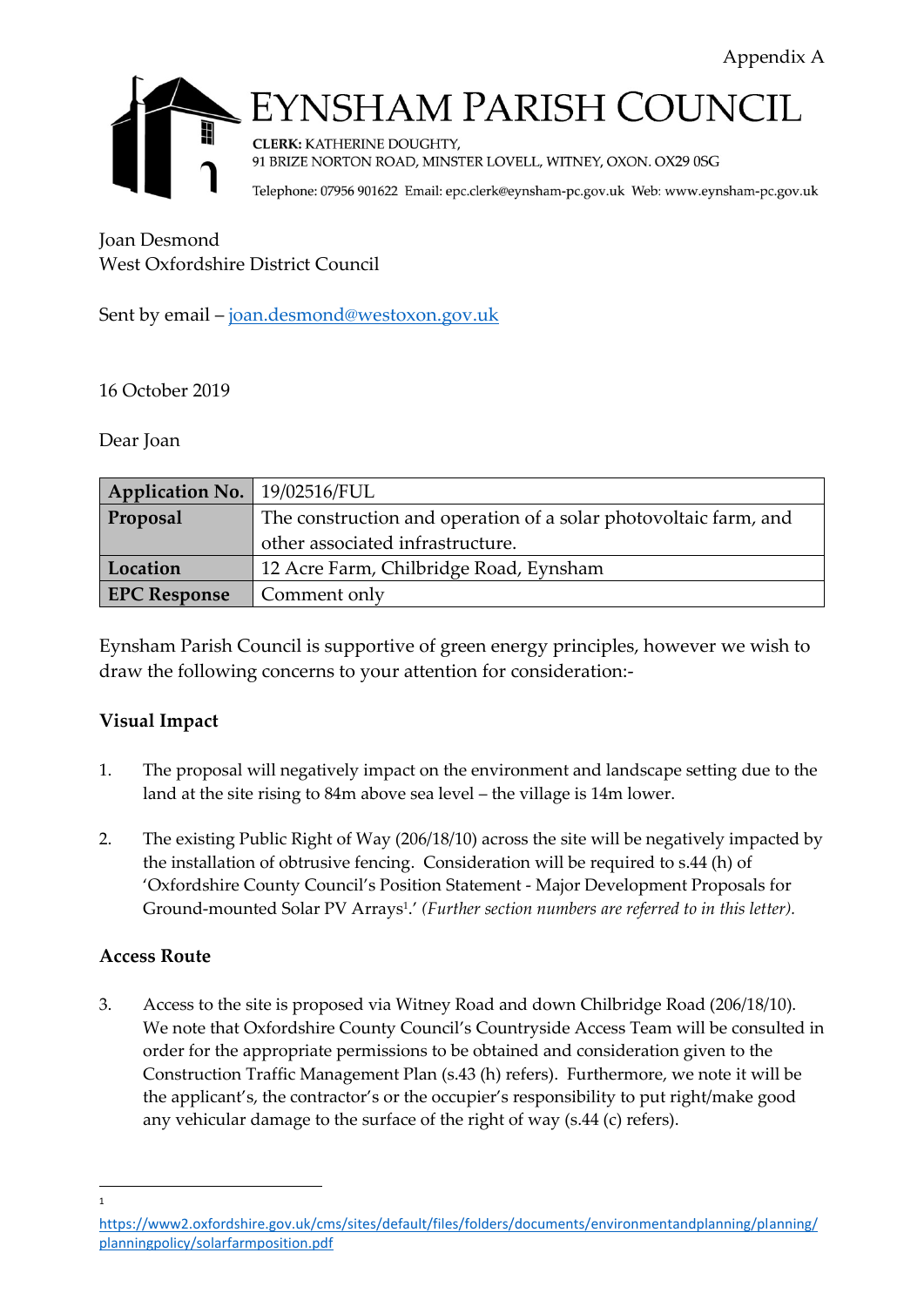4. The Public Right of Way 206/18/10 crosses the Grade II listed Chilbridge which the Council consider is unsuitable for HGVs.

#### **Access Precedent**

5. The Council consider the application will set an unwanted precedent for future construction companies and developers wishing to access the West Eynsham SDA. Consideration will need to be given to Traffic Regulation Order 1983 which prohibits HGVs from accessing Witney Road (and other Eynsham roads).

## **Agricultural Land Quality**

6. In accordance with WOLP 2031 Policy EH6, compelling evidence is needed to support using this Grade 3 Good to Moderate Quality (part) Agricultural land over poorer quality land.

If the Local Planning Authority is minded to approve the application, Eynsham Parish Council request the following:-

- 7. The applicant must fulfil all commitments made in the application documents.
- 8. A condition is agreed that requires the applicant is to undertake a Condition Survey of the Chilbridge prior to any construction vehicles accessing the site. Following the construction phase of the Solar Farm, a further Condition Survey should be undertaken to highlight any required remediation work to the structure and this should be undertaken by the applicant within an agreed timescale. Reason - In order to protect and preserve the existing condition of the Chilbridge.
- 9. In view of the extensive community use of the Public Right of Way (206/18/10 Chilbridge Road) which provides access to the countryside and Witney Road for Bartholomew School pupils, the Construction Traffic Management Plan should permit access only:-

During school holidays – Monday – Friday 08.00 – 18.00 During school term time – Monday – Friday 09.30 – 14.30

Reason – To promote and protect safe pedestrian access to Bartholomew School and to the countryside.

- 10. Eynsham Parish Council Committees have identified and costed (approx.) priorities for the benefit of the community and request S106 funds as follows:-
	- (a) Funding towards our Bartholomew Room Refurbishment Project which the surveyor anticipates will cost £100,000 approx. The Bartholomew Room is the Council's Grade II Listed building in the centre of Eynsham which is used by the community and Council for meetings and art exhibitions.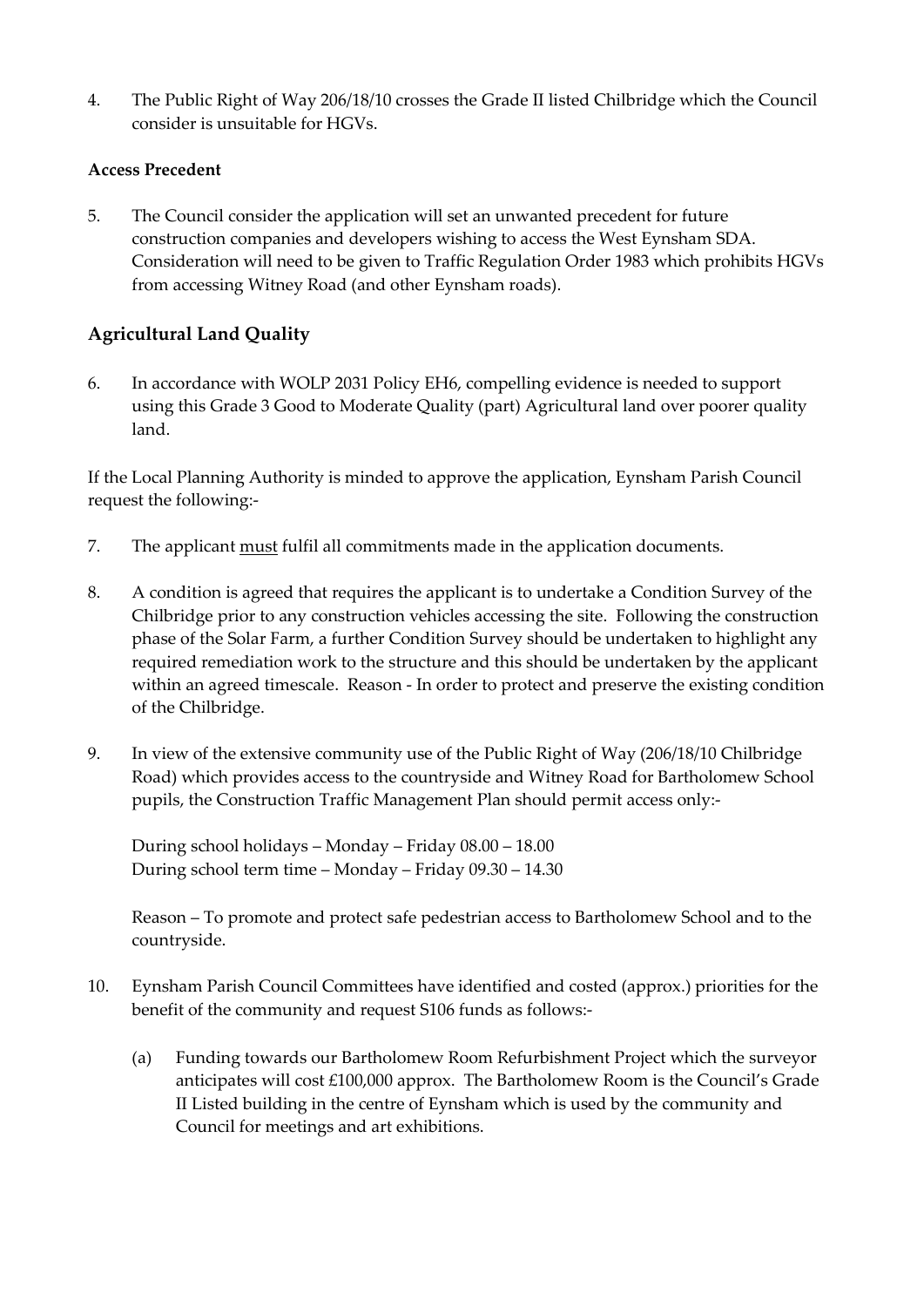(b) Since the application has an impact on one of Eynsham's favourite walking routes, funding is requested to help improve the Fishponds where another Public Right of Way (206/3/10) is widely used. Funding towards any of the identified improvement work below would be appreciated:-

| 300m drystone replacement wall                                  | 25000 |
|-----------------------------------------------------------------|-------|
| Replacement boardwalk and bridge with UPVC alternative          | 25000 |
| 100m Flow-out channel to be widened and puddled with clay<br>C) |       |
| to improve flow                                                 | 20000 |
| Re-create sluice gate                                           | 5000  |
|                                                                 |       |

## **Additional comments in view of consultee responses received – 5 February 2020**

- 11. OCC Transport Schedule 31 December 2019 "A construction access from the A40 is considered acceptable if movements are restricted to left-in and left-out only." Eynsham Parish Council is concerned that this condition will not be enforced and therefore highway users' safety could be compromised by vehicles attempting to manoeuvre against the flow of traffic. It is therefore recommended that a physical mechanism/barrier is installed at the junction to inhibit unauthorised vehicle movements.
- 12. OCC Transport Schedule 31 December 2019 "All vehicles will have the opportunity to change direction on the A40 either at the Eynsham roundabout (to the east) or at the Shores Green interchange (to the west). Vehicles must be barred from turning at Barnard Gate because there is no ghosted right-turn filter lane, so HGVs in particular would cause an obstruction if they were waiting to turn right off the A40 here. Vehicles must also be advised not to attempt to use the adjacent laybys to change direction." Owing to recent experiences, the Council is concerned that these conditions will not be enforced, however appropriate they might be. It is recommended that those accessing the A40/the site be reminded of the CTMP by way of directional or instructional signage.
- 13. Thames Valley Police 1 November 2019 It is noted that there is a substantial volume of security fencing around the various array areas. Whilst Thames Valley Police recommend this is installed at a minimum height of 2.1m, it should be noted that the fencing will further negatively impact this rural area.
- 14. Biodiversity Officer 3 February 2020 In consideration of the protected species already identified at the site, it is recommended that all reports requested by Esther Frizell-Armitage, Assistant Biodiversity Officer are submitted to the District Council before the application is determined to allow members to be fully informed of the impact to nature.

#### **Other comments**

15. Eynsham Parish Council has not been provided with the proposed legal agreement before the Lowlands Area Sub-Planning Committee meeting and is therefore unable to comment on it.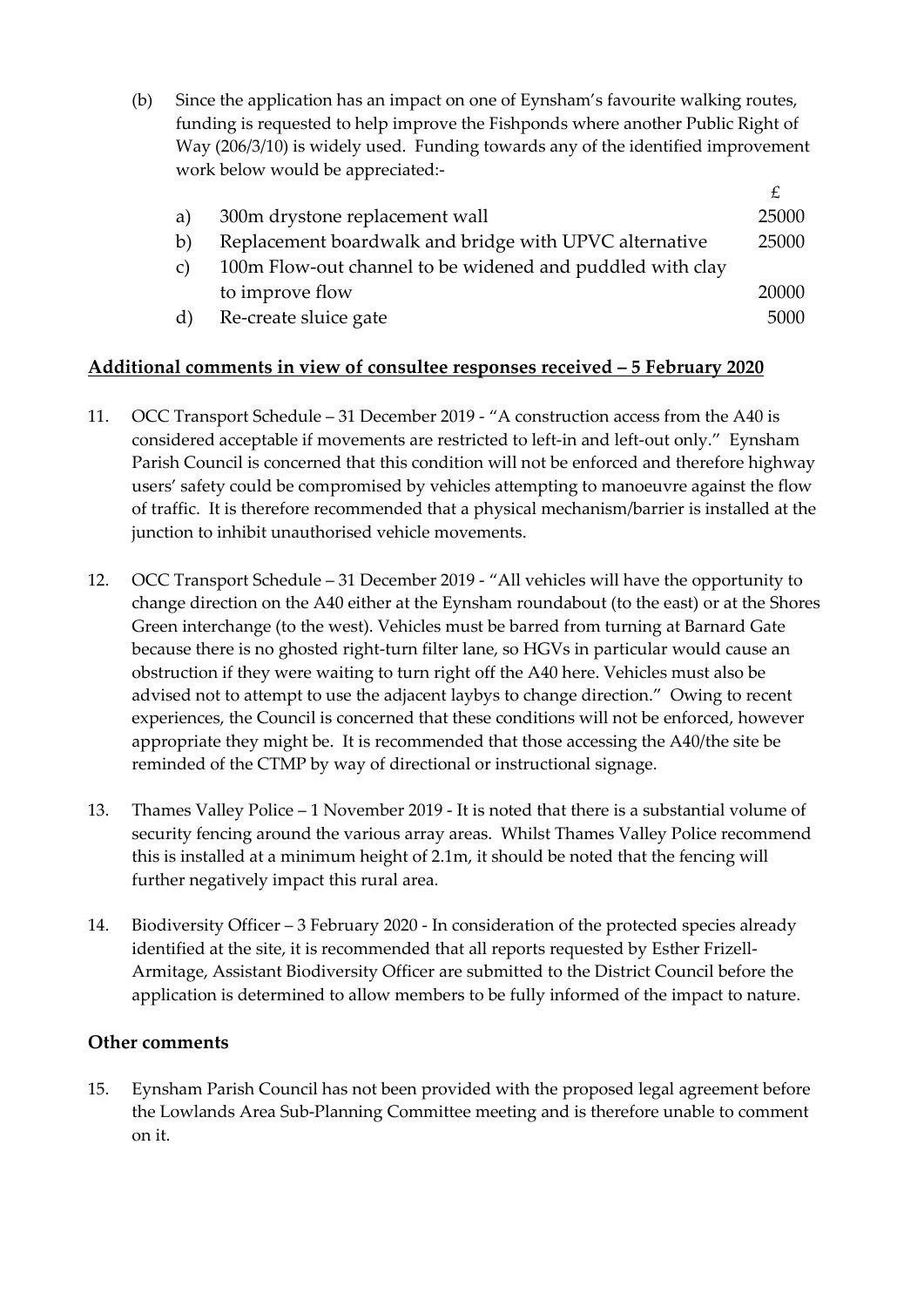16. Eynsham Parish Council wish to make it clear that it only requests the District Council to consider its S106 funding request (as detailed overleaf) on its behalf and not the 'community benefit/ownership model' for various reasons.

Yours sincerely

Mrs Katherine Doughty Clerk to the Council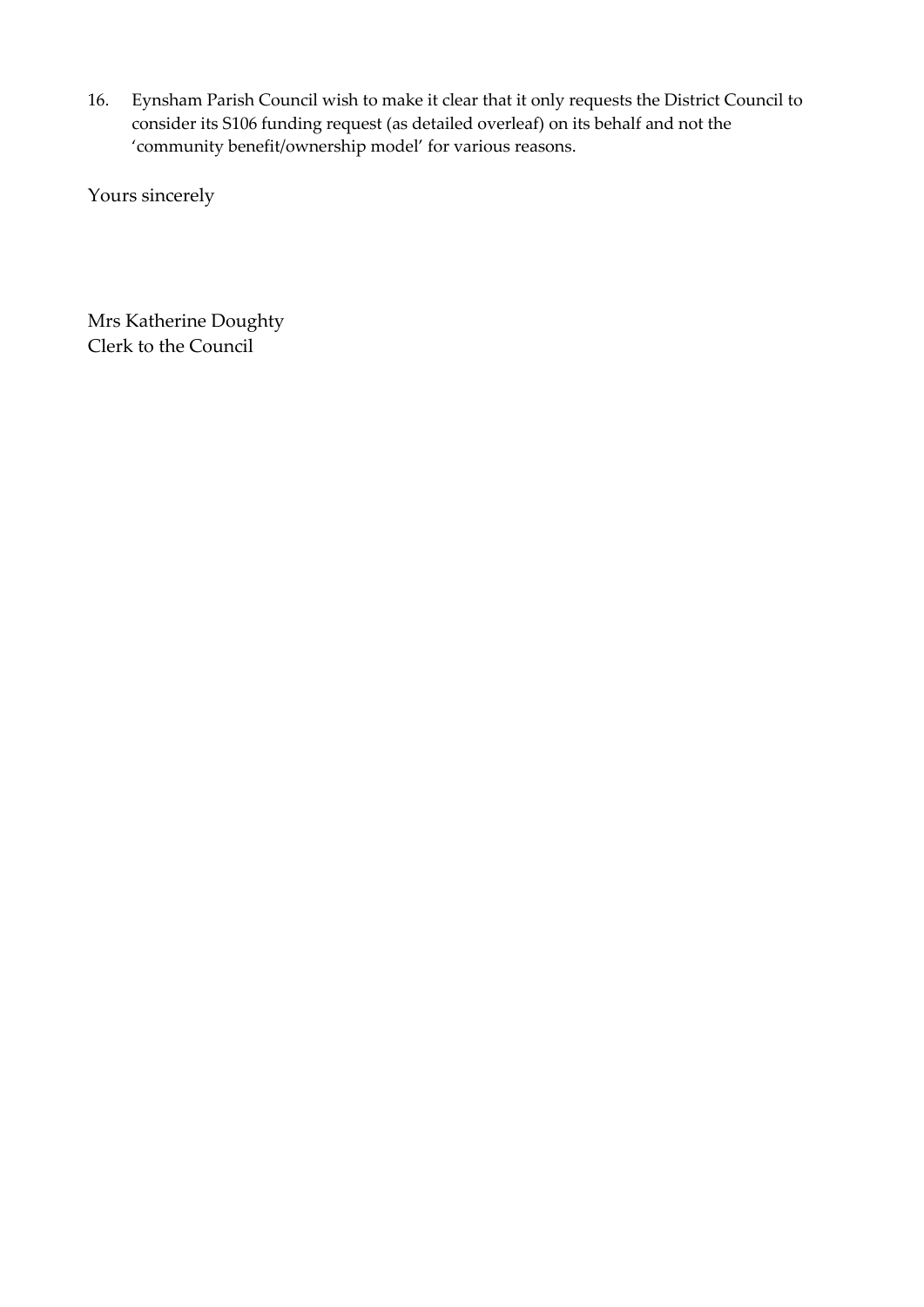

# YNSHAM PARISH COUNCIL

**CLERK: KATHERINE DOUGHTY,** 91 BRIZE NORTON ROAD, MINSTER LOVELL, WITNEY, OXON. OX29 0SG

Telephone: 07956 901622 Email: epc.clerk@eynsham-pc.gov.uk Web: www.eynsham-pc.gov.uk

Stuart McIver West Oxfordshire District Council

Sent by email – [stuart.mciver@westoxon.gov.uk](mailto:stuart.mciver@westoxon.gov.uk)

10 February 2020

Dear Stuart

| <b>Application No.</b> | 19/03478/FUL                 | 19/03479/LBC                      |  |
|------------------------|------------------------------|-----------------------------------|--|
| Proposal               | Conversion of existing two   | Internal and external alterations |  |
|                        | storey stone barn into a two | to convert the existing barn and  |  |
|                        | bedroom dwelling with single | stable into a two bedroom         |  |
|                        | storey link extension and    | dwelling with single storey link  |  |
|                        | associated private amenity   | extension and associated private  |  |
|                        | space.                       | amenity space.                    |  |
| Location               | Lord's Farm, 2 Queen Street  |                                   |  |
| <b>EPC Response</b>    | Strongly object              |                                   |  |

Eynsham Parish Council is dismayed and surprised with these applications from Oxford Preservation Trust. It would have been preferable for the Trust to discuss the applications with the Parish Council and residents alike.

Lord's Farm is an 18<sup>th</sup> Century Grade II Listed (1368271) farmstead which is valued by the community for its original and unpreserved condition. Unlike the remaining historic farms in Eynsham, Lord's Farm remains largely in an original condition. No doubt this uniqueness was appreciated by Miss Margaret Foote who restored the row of cottages and farmhouse. She bequeathed the farmstead to Oxford Preservation Trust in 1983 in the likely hope that they would similarly appreciate the uniqueness and anticipated the property would be preserved 'in safe hands.'

Bringing the barn and stable into use may be considered a positive step in order to secure their future, however the changes required should not be to the detriment of the buildings or the immediate community. It is felt that the proposals are excessive, unacceptable and will create an unwanted harmful effect. These include (but not limited to):-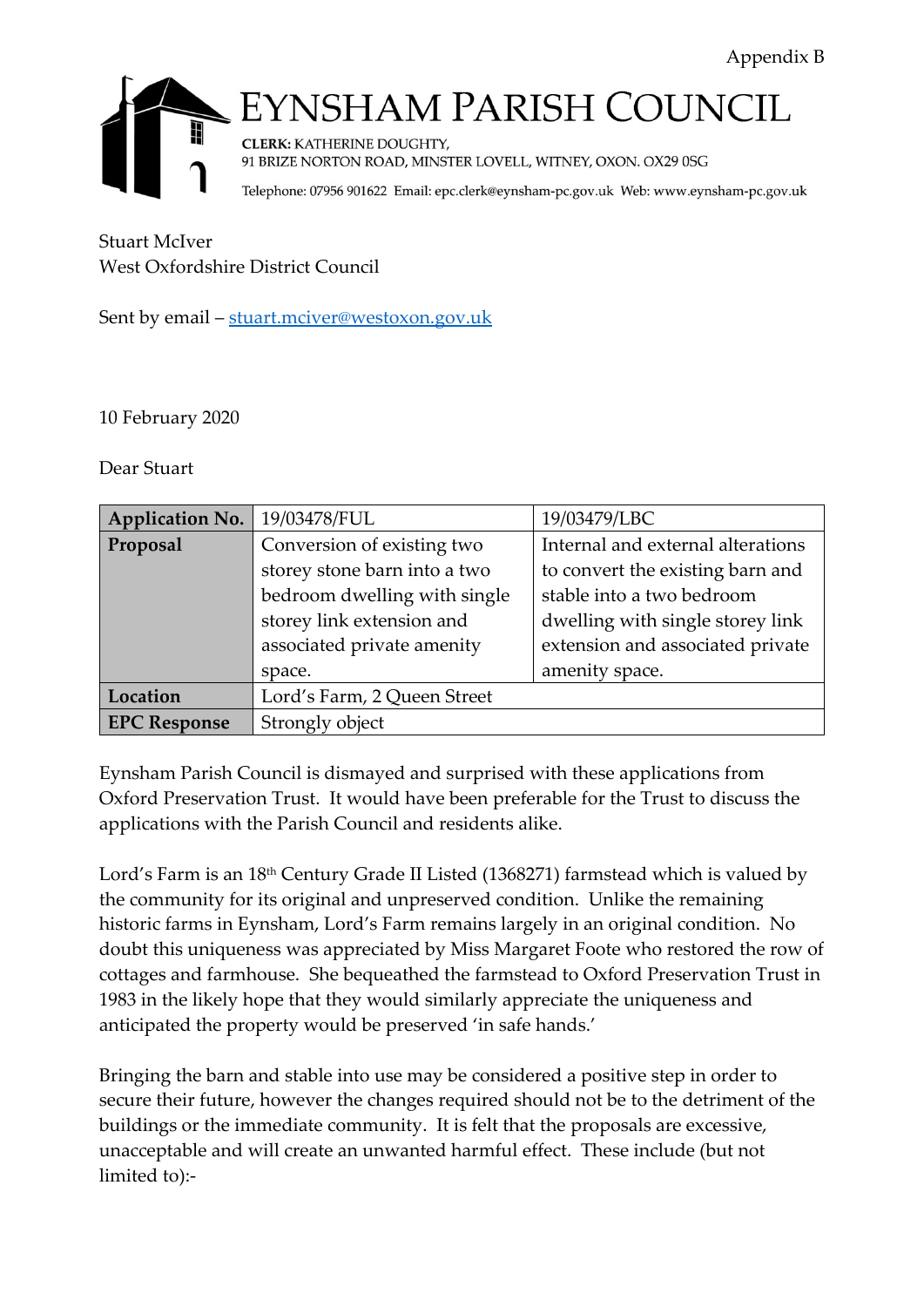- Creating a glazed extension between the barn and stable. (The Planning Design & Access Statements states that 'large elements of glazing are proposed…').
- Removal of parts of the barn floor.
- Installation of two roof lights to the barn roof.
- Installation of two rooflights to the stable.
- Creation of a partition wall at ground floor level to create a bathroom.
- Installation of a new spiral staircase.
- Addition of a timber staircase for access to mezzanine level (proposed bedroom), partition walls to create bathroom, storage and utility room.
- A new opening is proposed in the rear barn wall to create an access to the new building and stable.

As noted in the Heritage Impact Statement 'the barn is characterised by a simple geometry that helps to explain its function and the threshing system.' Conversely, the proposed alterations will not represent acceptable conservation or enhancement to the buildings.

The development proposals do not respect, conserve or enhance the historic and architectural interest of character and appearance of the Conservation Area. It is felt that the proposals are not sympathetic to the barn and stable or the wider context of the neighbouring (listed) properties in Lord's Row, The Elms, The Shrubbery or Evenlode DIY/The Old Brewhouse. No excessive glazing or roof lights can be found at those properties.

Parking is currently unrestricted in Oxford Road and Queen Street. Most properties in Queen Street use the highway for parking and when taking into account its narrow width, the highway is often blocked with delivery vehicles, refuse collectors or irresponsibly parked cars. Oxford Road has similar problems and sight lines at the Queen Street junction are difficult if not occasionally hazardous. Buses often temporarily wait further east on Oxford Road when an oncoming bus needs to pass due to these problems.

Given that Eynsham is to have 3200 new dwellings in the local plan period, this proposed new 2 bedroomed development will not contribute to policy CO1 'improving the quality of life of local communities.' It is felt that Eynsham will be doing more than its fair share in this respect.

It is recommended that a Phase 2 Habitat Survey is undertaken to understand the bat population using the barn before the applications are considered.

In view of the above summaries, Eynsham Parish Council consider the applications are considered contrary to the following planning policies:-